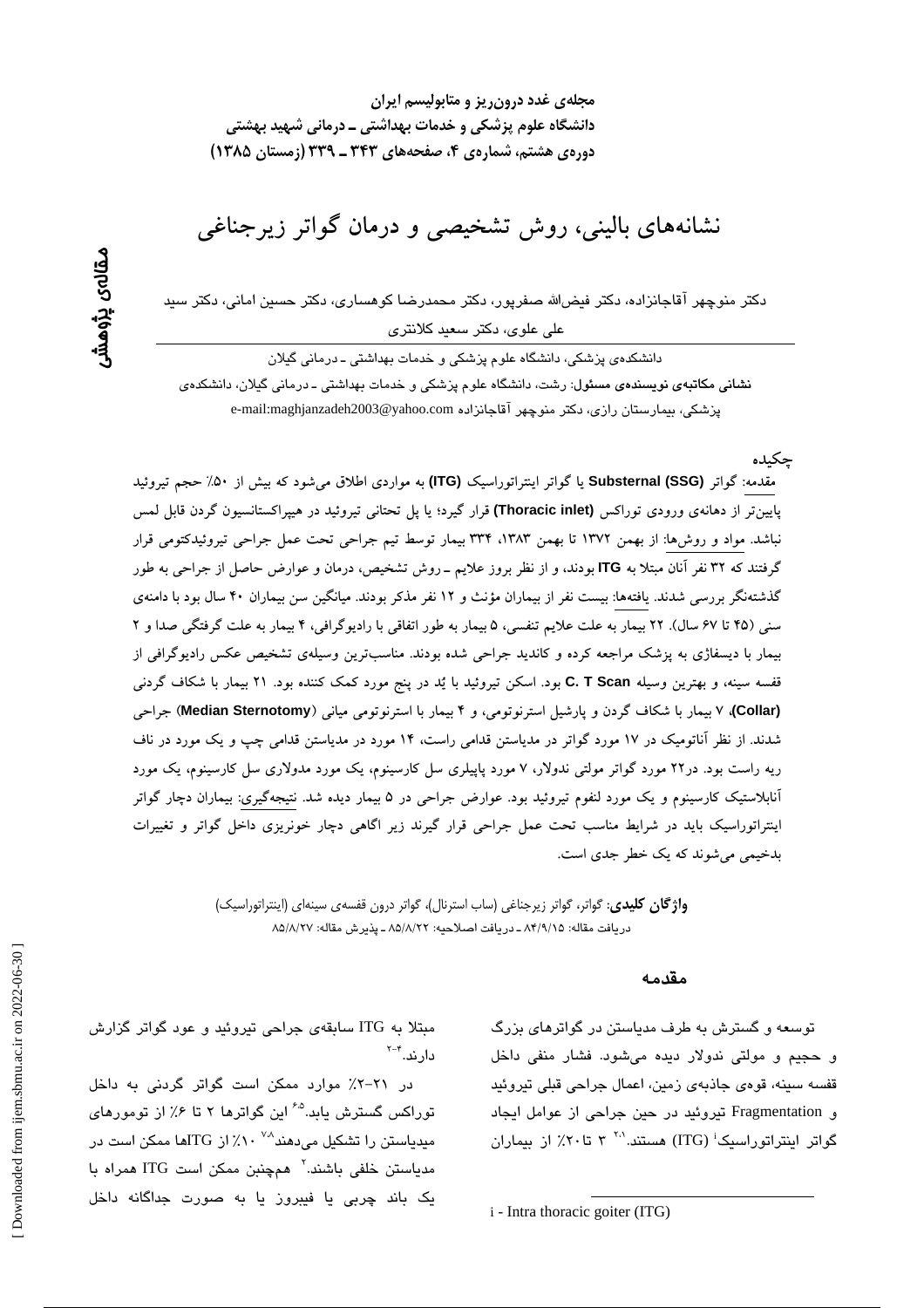مدیاستن قدامی یا خلفی و یا به گواتر متصل باشد. گاهی ممکن است ITG یشت تراشه یا مری قرار داشته باشد.<sup>۱۱-۹</sup> در ١٧ تا ٣٢٪ بيماراني كه جراحي مي شوند ITG بدون علامت است و در عکس قفسه سینه به طور اتفاقی کشف می شود. در این بیماران به خاطر عوارض خطرناک بعدی مانند خونریزی و بدخیمی بهتر است گواتر به طور پروفیلاکسی جراحی شود.<sup>\\</sup> در زنان ITG شایعتر است و سن بروز آن از ۴۵ سالگی به بالا است. شایعترین علامت ITG مشكلات تنفسى است.<sup>71</sup> تشخيص ITG با عكس قفسه سینه و سیتی اسکن است. در ۶۰ تا۹۰٪ از بیماران مبتلا به گواتر داخل سينهاى، عكس قفسه سينه علايم غيرطبيعى را نشان مے دھد. ۴۶۸۳

CT-Scan وسیلهی بسیار مهمی است که میتواند میزان گسترش گواتر را به داخل توراکس نشان دهد.<sup>۱۳ـ۸</sup> سونوگرافی هم گاهی در این مورد کمککننده است.<sup>۱۲</sup> به عنوان جایگزین ید میتوان از CT-scan و MRI استفاده کرد.<sup>۱۳-۶</sup>

تمام بيماران مبتلا به ITG بايد تحت عمل جراحي قرار گیرند زیرا ساپرشنڌراپی<sup>؛</sup> در آنها مؤثر نیست. همچنین تمام بیماران مبتلا به ITG بهتر است در شرایط مناسب عمل شوند زیرا به تدریج دچار مشکلات تنفسی شده و اگر تغییرات بدخیمی در آنها ایجاد شود, براحتی قابل تشخیص نست. اسا

در بیماران مبتلا به گواتر بزرگ یا توأم با سندرم Superior vena cava و یا مواردی که شک قوی به کانسر وجود دارد، و یا قبل از عمل نتوانیم ITG را از تودهی مدیاستن افتراق دهیم بهتر است از استرنوتوم*ی* میانی<sup>ة</sup> استفاده نماییم.'' در مورد راههای تشخیصی اختلاف نظر زیادی در مورد اسکن ایزوتوپ تیروئید با ید Idon و MRI وجود دارد<sup>۲۰۱۳</sup> هدف از این بررس*ی* نشان دادن نحوه*ی* بروز علایم، راههای تشخیصی و نحوهی درمان گواتر زیر جناغی (ساباسترنال) میباشد.

# موا د و روشها

طی ۱۲ سال (۱۳۸۳–۱۳۷۲) ۳۳۴ بیمار تحت عمل جراحی تیروئیدکتومی قرار گرفتند .از این تعداد ۳۲ نفر به ITG مبتلا بودند. پروندهی بیماران از نظر سن، جنس، نجوهی بروز

علایم، راههای تشخیص، نحوهی درمان و عوارض زودرس و ديررس جرا*حي* بررس*ي* شد.

همهی بیماران در وضعیت جراحی تیروئید بر روی تخت عمل قرار گرفتند. امکان استرنوتومی همیشه وجود داشته است. در بیماران ایتدا انسزیون گردنی<sup>iii</sup> داده و سعی شد پس از لیگاتور و قطع شریان تیروئید فوقانی و تحتانی با یک يا دو انگشت چسبيده به کپسول تيروئيد وارد ميدياستن شده و تیروئید را به داخل گردن هدایت نموده و آن را رزکسیون کنیم. در شرایط مشکل، سعی شد تیروئید به صورت قطعه قطعه" و در صورت اشکال در رزکسیون با پارشیل استرنوتومي تيروئيد خارج شد.

در مواردی که قبل از عمل مشکوک به چسبندگی شدید، كانسر، سندرم Superior Vena Cava و يا تومور مدياستن بودیم با برش استرنوتومی میانی تیروئیدکتومی انجام شد.

در یک مورد که تودهای در ناف ریهی راست بیمار وجود داشت، با شک به لنفوم یا متاستاز، میدیاستینوتومی انجام شد ولی گزارش پاتولوژی، تیروئید اکتوپیک را تأیید کرد.

### بافتهها

در بررسی حاضر، ۲۰ نفر (۶۲/۵ درصد) مؤنث و ۱۲ نفر (۳۷/۵ درصد) مذکر بودند. میانگین سنی بیماران ۴۰ سال (۴۵ تا ۶۷ سال) بود. گسترش تیروئید در ۱۷ مورد در مدیاستن قدامی راست، در ۱۴ مورد مدیاستن قدامی چپ و یک مورد در ناف ریه راست بود. ۹ بیمار سابقهی قبلی جراحی تیروئید داشتند. مدت زمان وجود علایم در بیماران ۶ ماه الی ۱۰ سال بود و در زنان این زمان طولانیتر از مردان بود. علایم بیماران در جدول ۱ آمده است. شایعترین علامت بیماری، تنگی نفس بود. قابل ذکر است که گاه در یک بیمار چند علامت بالا با هم وجود داشت.

۶ بیمار با تنگی نفس شدید مراجعه کرده بودند که نیاز به لولهگذاری تراشه و عمل اورژانس داشتند. در ۲۸ بیمار آزمونهای تیروئید طبیعی بود، و در ۴ بیمار پرکاری تیروئید وجود داشت. در ١٢ نفر از بيماران قبل از عمل FNA انجام شد که در ۴ بیمار پاپیلری سل کارسینوم و در ۲۲ مورد

i- Suppression therapy

ii- Median Sternotomy

iii- Collar

iv-Fragmentation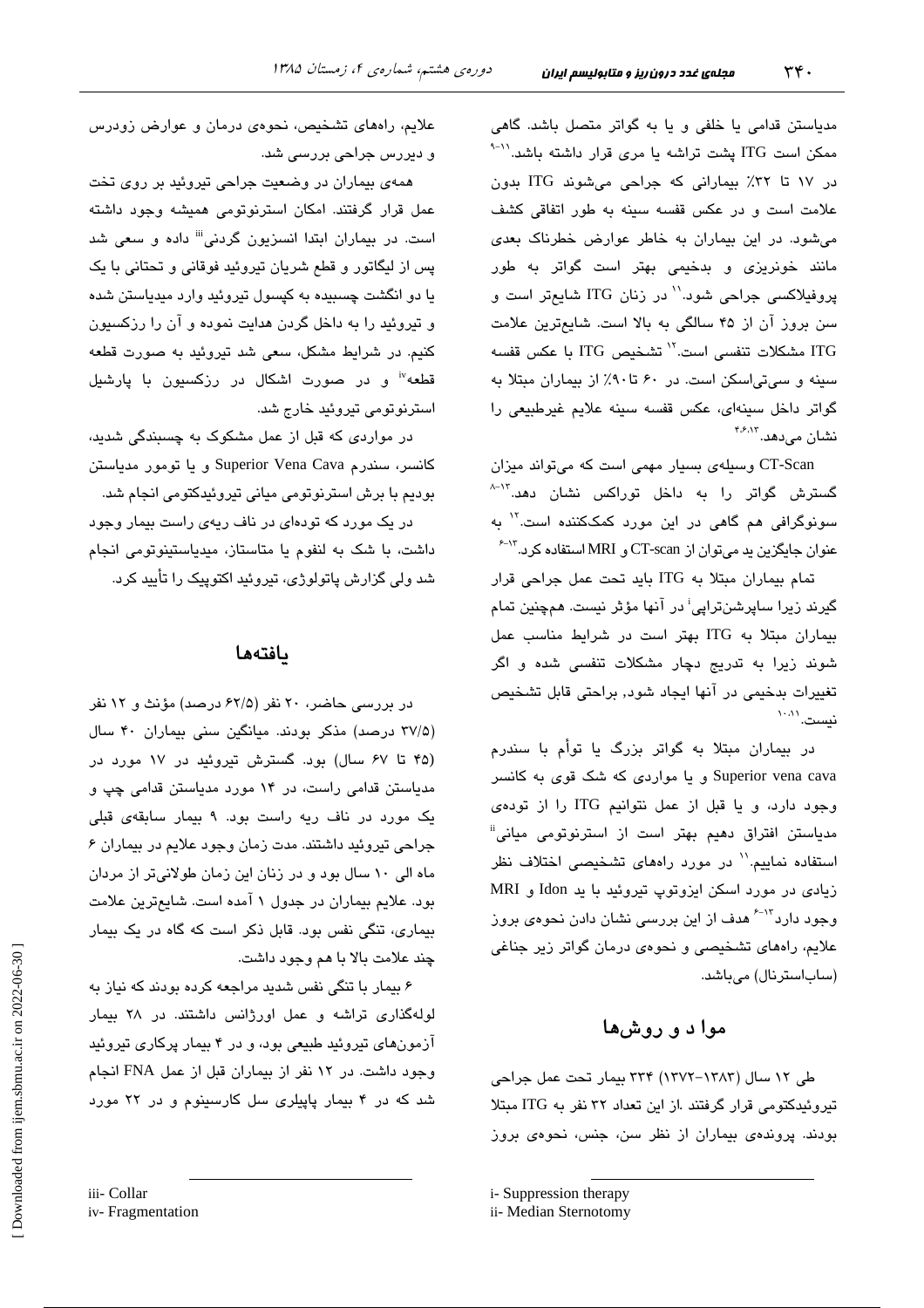در تمام بیماران CT-Scan انجام شد که محل دقیق توده را نشان داد و در ۲۶ مورد ارتباط بین تیروئید گردنی و توراسیک به خوبی آشکار شد. اسکن ایزوتوپ تیروئید یا بد ١٣١ در ٢۶ بيمار انجام شدولي فقط در ۵ بيمار جذب يد در قسمت داخل توراکس نشان داده شد.

قفسهی سینه انجام شد که نمای آن غیرطبیعی بود.

جدول ۱– علایم بالینی بیماران مبتلا به گواتر زیرجناغی

| نشانههای بالینی     | تعداد | درصد |
|---------------------|-------|------|
| تنگی نفس            | ۲۲    | ۶۸   |
| توده در گردن        | ۱۲    | ٣٧   |
| ديسفونى             | ۴     | ۱۲   |
| ديسفاژی             | ۲     | ۶    |
| گرفتگی صدا          | ۴     | ۱۲   |
| بیشتر از ۴ علامت    | ۴     | ۱۲   |
| (اتفاقي) بدون علامت | ۵     | ۱۵   |

در ۲۱ بیمار با انسزیون گردنی، در ۷ بیمار با انسزیون کولار یا پارشیل استرنوتومی و در ۴ بیمار با استرنوتومی میانی تیروئیدکتومی انجام شد. لوبکتومی و ایسمکتومی در ۱۶ بیمار انجام گرفت. ساب توتال تیروئیدکتومی در ۱۲ بیمار و debunking در ۴ بیمار انجام شد. ۴ بیمار به تراکئوستومی نياز پيدا كردند.

گزارش پاتولوژی بیماران در جدول ۲ آمده است. عوارض زودرس پس از جراحی بیماران مبتلا به گواتر زیرجناغی (SSG<sup>)</sup> در جدول ۳ نشان داده شده است. شایع ترین عارضه پس از عمل دیسفونی بوده است که در ۴ مورد نیاز به تراکئوستومی وجود داشت.

مدت پیگیری بیماران ۲ الی ۵ سال بود. بیمار مبتلا به کارسینوم آناپلاستیک پس از ۶ ماه و بیمار مبتلا به لنفوم تیروئید پس از یک سال فوت نمودند. بیمار مبتلا به مدولاری سل کارسینوم پس از ۳ سال فوت نمود. در بیماران مبتلا به پاپیلری سل کارسینوما طی مدت پیگیری ۵ ساله مرگ وجود نداشت. عوارض دیررس جراحی در بیماران مبتلا به گواتر زیرجناغی در جدول ۴ آمده است.

جدول ۲– گزارش پاتولوژی بیماران مبتلا به گواتر زيرجناغى

| گواترمولتی ندولار           | ۲۲ مورد | ۶۸/۸ درصد |
|-----------------------------|---------|-----------|
| پاپیلر <i>ی</i> سل کارسینوم | ۷ مورد  | ۲۱/۹ درصد |
| مدولاری سل کارسینوم         |         | ۳/۱ درصد  |
| آناپلاستیک کارسینوم         |         | ۳/۱ درصد  |
| لنفوم تيروئيد               |         | ۳/۱ درصد  |

جدول ٣- عوارض زودرس پس از جراحی بیماران مبتلا به گواتر زيرجناغي

| عوارض             | تعداد | درصد |
|-------------------|-------|------|
| ديسفونى           | л     | ۲۵   |
| تنگی نفس          | ۶     | ۱۸   |
| خونريز <i>ى</i>   | ۲     | ۶    |
| آسيب عصب راجعه    | ۲     | ۶    |
| ھیپرکلسم <i>ی</i> |       | ۶    |
|                   |       |      |

جدول ۴- عوارض دیررس پس از جراحی در بیماران مبتلا به گواتر زیرجناغی

| عوارض           | تعداد | درصد |
|-----------------|-------|------|
| تنگی نفس        |       | ۶    |
| ديسفونى         |       | ۶    |
| ھیپرکلسمی دایمی |       |      |
| کمکاری تیروئید  |       | ç    |
|                 |       |      |

### بحث

در مورد ITG و اپیدمبولوژی آن بحثهای مختلفی وجود دارد. میزان شیوع، جنس و سن ابتلا در مطالعهی حاضر اختلافی با مطالعههای دیگر ندارد.<sup>۲</sup> در بررسی مطالعههای یزشکی، ITG و SSG در مقایسه با گواتر گردنی، در سنین بالاتری خود را نشان میدهند و این اختلاف سن بروز مربوط به طولانی بودن گواتر است که تنها عامل سبب شناختی گزارش شده میباشد.<sup>۱،۲،۵</sup>

تغییرات بدخیمی ناشایع است و مهمترین عامل خطرزا برای تغییرات بدخیمی در ITG سن و مدت ابتلای گواتر است.<sup>۱۱-۲</sup> در بررسی حاضر علایم واضح در مراحل اولیهی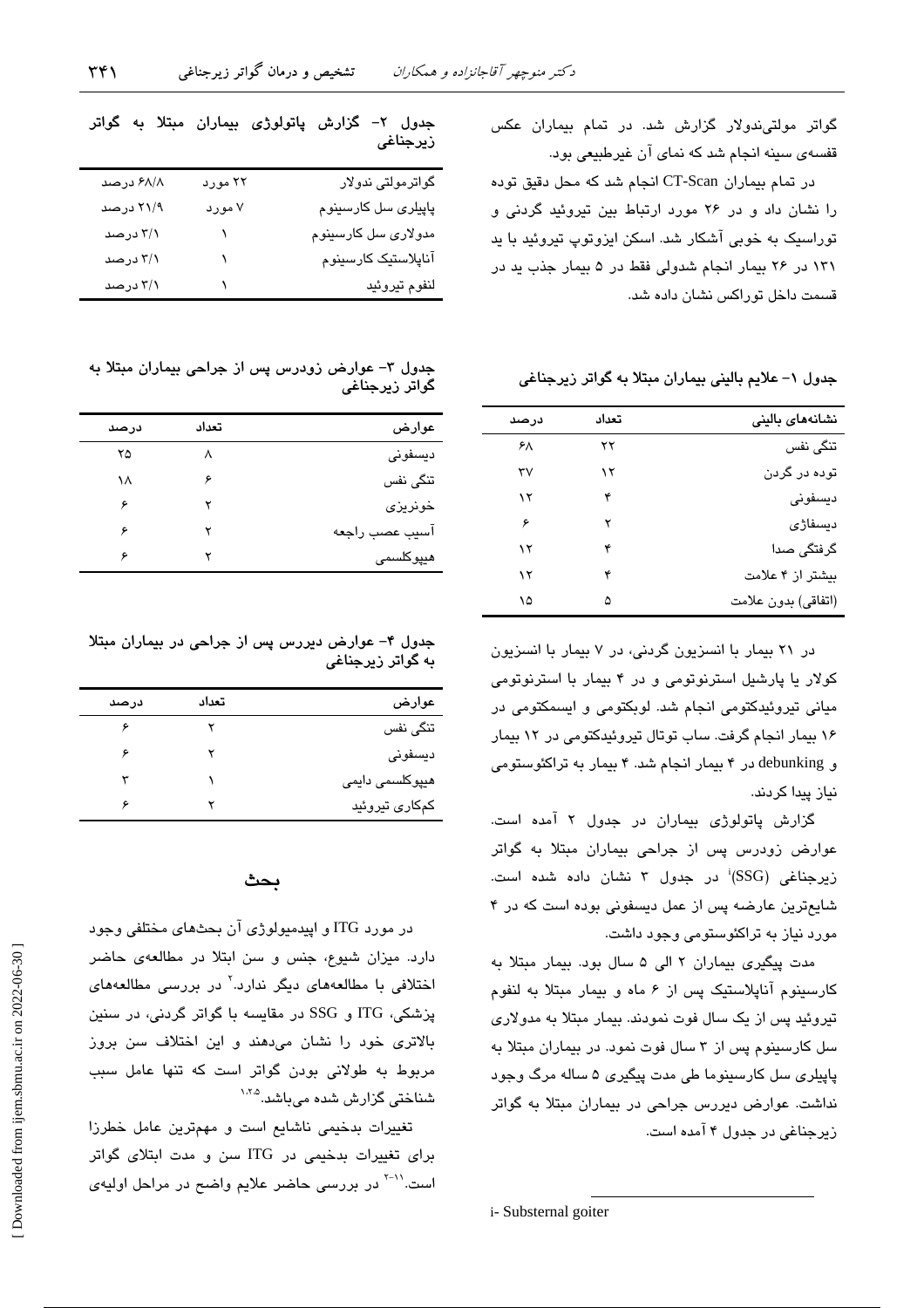٣۴٢

کانسر در ITG وجود نداشت که با گزارشهای موجود مطابقت دارد.<sup>۲</sup> درد گردن در ITG در برخی موارد گزارش شده است<sup>۴۵</sup> ولی در بررسی حاضر چنین علامتی دیده نشد. تشخيص ضايعهها بدخيم در ITG بسيار مشكل و در مراحل اولیه غیر قابل تشخیص است اما در مراحل پیشرفته با اثر فشاری بر اعضای مجاور میتوان به بدخیمی شک کرد.<sup>۱۲-۱</sup> در بررسی حاضر بیماران مبتلا به ITG یا SSG در بعضی موارد با علایم شدید مراجعه کردند که مهمترین آنها تنگی نفس يو.د.

تشخیص بدخیمی با FNA و رادیوگرافی قبل از عمل مشکل است.<sup>۲-۱۳</sup> اما بروز بدخیمی در ITG باید حتماً در نظر گرفته شود.<sup>۲۰۲</sup> در مورد نحوهی تشخیص ITG اختلاف نظر وجود دارد، اما CT-Scan از حساسیت زیادی برخوردار است. رادیوگرافی قفسه سینه (CXR) در بیشتر موارد ITG غیرطبیعی است.<sup>۱۳-۶</sup> در بعضی گزارشها استفادهی وسیع از CT-Scan و MRI توصیه نمیشود مگر آن که نوع ITG سىبار يىچىدە باشد. <sup>۶،۱۳</sup>

استفاده از ید رادیواکتیو برای تشخیص ITG ممکن است باعث تنگی نفس شود و راههای تنفسی را دچار التهاب شدید و بیماری را به یک وضعیت اورژانس تبدیل کند. در این موارد بايد خيلى احتياط كرد.<sup>١٢</sup> همچنين استخوان جناغ (استرنوم) و ترقوه (كلاويكل) باعث سايهى استخوانى ايجاد میکنند و به همین دلیل اسکن با ید مفید واقع نمیشود.<sup>۱۳–۸</sup> با وجود پیشرفت وسایل تشخیصی، هنوز تشخیص ITG و افتراق آن با تومورهای مدیاستن با مشکلات زیادی مواجه است.<sup>۶-۶</sup> علایم ITG بیشتر مربوط به میزان گسترش و بزرگی آن است که با علایم تنفسی خود را نشان میدهد.<sup>۹٬۱۱</sup> در بررسی حاضر نیز اکثر بیماران با مشکلات تنفسی مراجعه نمودند. گاهی ITG به صورت هیپرتیروئیدی ظاهر میشود که به این امر توجه نمیشود و بیماران به عنوان بیمار قلبی درمان میشوند.<sup>۱۲</sup>

در ITG پیچیده و طول کشیده بهتر است قبل از عمل برای بررسی تراشه و طنابهای صوتی لارنکوسکویی انجام شود و امکان تراکئوستومی را هم مد نظر باشد<sup>۱۵</sup> و تمام بيماران مبتلا به SSG تحت عمل جراحى قرار گيرند<sup>.\</sup> شايعترين راه جراحى انسزيون گردنى است و استرنوتومى در موارد نادری انجام میشود. عدهای پیشنهاد میکنند که استرنوتومی میانی را در مورد تودههای پیچیده یا کانسر به کار برد زیرا در شرایط فوق و وریدهای آن ناحیه برجسته و

تحت فشار هستند که باعث پارگی و هماتوم وسیع مدیاستن میشوند. بنا بر این انتخاب روش جراحی بستگی کامل به تجربه*ی* جراح دارد. <sup>۴،۷</sup>

در این گزارش جراحان ابتدا با انسزیون گردنی عمل را آغاز نموده، و در صورت پیچیدگی کار با استرنوتومی پارشیل عمل جراحی را به اتمام رساندند. در شرایط خاص و با توجه به CT-Scan، بزرگی ITGو یا شک به کانسر از ابتدا با استرنوتومی میانی اقدام به تیروئیدکتومی شد. <sup>۴</sup> روش جراحی را چنان انتخاب کرد که کمترین خطر از نظر خونریز*ی* و هماتوم داشته باشد. <sup>۹،۱۴</sup> در مورد صدمه به عصب راجعه جراحي ITG با جراحي تيروئيد گردني اختلاف زیادی ندارد و به تجربهی جراح مربوط میشود.

دایسکشن عصب راجعه به طور روتین توصیه نشده است.<sup>۱۲-۲</sup> در گزارش کنونی همهی بیماران حین جراحی تیروئید و ITG عصب راجعه برهنه<sup>ن</sup>و تشریح نشد. در مورد تغییر صدا پس از جراحی در موقع بازسازی عضلات استرپ بايد دقت كافى وجود داشته باشد زيرا برش عضلهى استرپ و لخت کردن تراشه باعث تغییر صدا میشود.<sup>۱۵</sup> در این مورد هم در بررسی حاضر تفاوت خاصی در مقایسه با گزارشهای موجود وجود ندارد.<sup>۱۵</sup> در هنگام جراحی نباید کشش و تراکشن زیادی برای خارج کردن ITG انجام داد زیرا مانور فوق باعث کشش عصب راجعه میشود که بعدها موجب گرفتگی صدا خوا*هد* شد.<sup>۱۵</sup>

در مورد هیپوپاراتیروئیدیسم دایمی پس از عمل ITG گزارشهای مختلفی وجود دارد. علت آن را اشکال در پیدا کردن غدد پاراتیروئید در جراحی ITG ذکر میکنند.<sup>۱۴</sup> در این بررسی یک مورد هیپوپاراتیروئیدیسم دایمی وجود داشت. تراکئوستومی پس از جراحی به ندرت مورد نیاز است اما در موارد ابتلای عصب راجعه و یا تراشه توسط کانسرهای آناپلاستیک یا برخی دیگر از کانسرهای تیروئید، تراکئوستومی ضرورت پیدا میکند. `` در این گزارش در هفت بیماری که درگیری تراشه داشتند و مبتلا به تراکئومالاسی بودند برای تراکئوستومی اقدام شد. برای یک بیمار مبتلا به کانسر پاپیلری تیروئید ضمن تراکئوستومی اقدام به ید درمانی شد و سپس به تدریج تراکئوستومی خارج گردید. در تعدادی از بیماران دچار ITG سابقهی جراحی تیروئید مشاهده میشود<sup>.۲</sup> در ۹ بیمار گزارش حاضر هم سابقه*ی*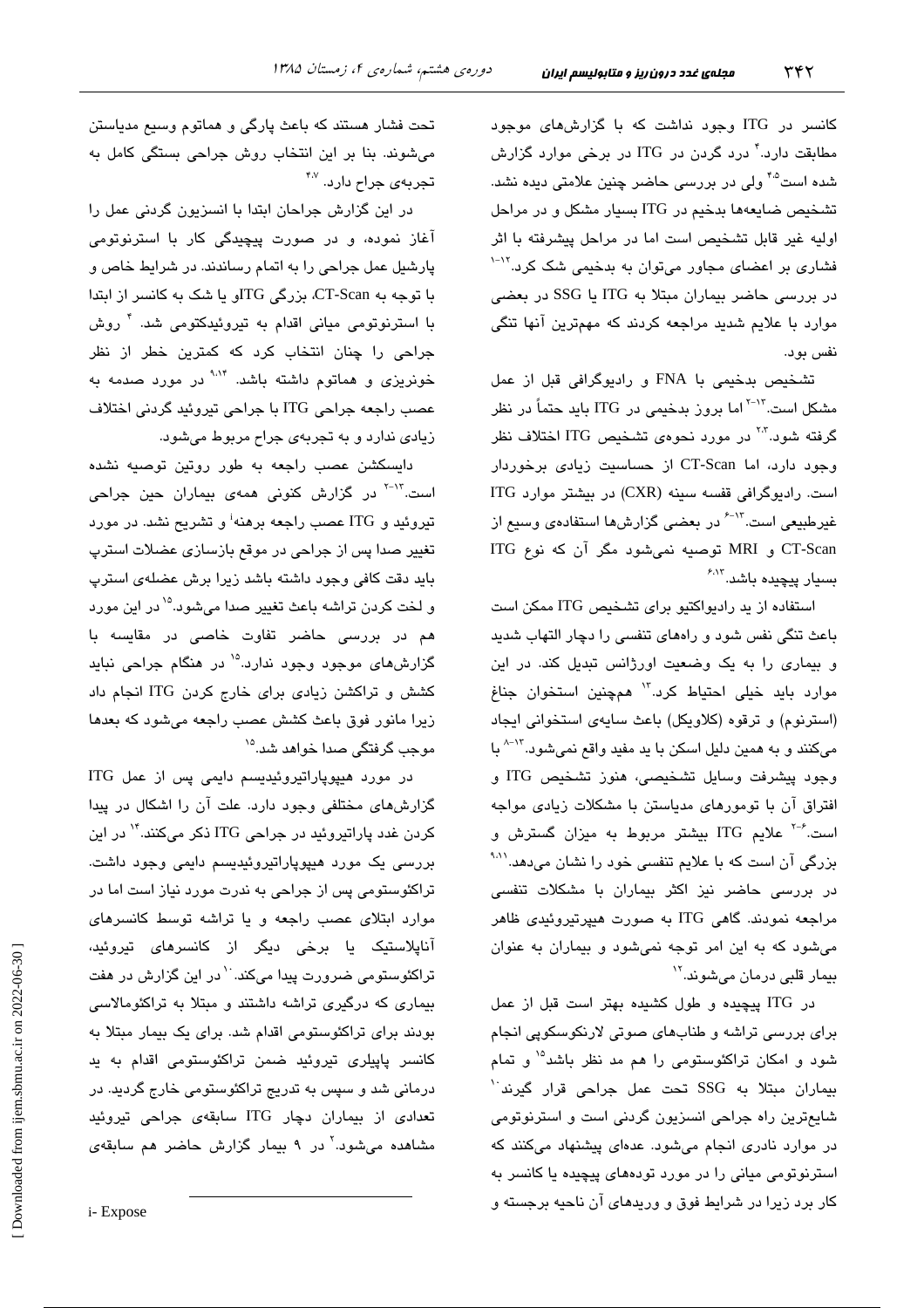.<br>تبدیل به کانسر وجود دارد، خونریزی در گواتر باعث اثر .<br>فشاری شدید بر تراشه و ایجاد یک وضعیت اورژانس مرشود. بنا بر این بهتر است تمام بیماران در شرایط مناسب تحت عمل جراحے قرار گیرند مگر آن که مشکلات قلبی ـ عروقي مانع ان حراجي شود.

## س**پاسگزار***ی*

.<br>نویسندگان از سرکار خانم گیلدا آقاجانزاده به خاطر همکاری صمیمانهشان سیاسگزاری میکنند. حراجی تبروئید وجود داشت و عمل حراجی را به خاطر جسیندگی دچار مشکل نمو د.

.<br>پیشآگهی بیماران مبتلا به ITG بسیار خوب است. گواتر درون قفسه*ی سیدهای ه*مراه با کانسرها*ی ب*ایی*لری* و مده لاری نتایج بسیار خوب داشته و میزان بقای مناسبی دار د<sup>۱۰۲</sup> اما در گواترهای بشت جناغی (رترواسترنال)، بیماران مبتلا به کانسر آنابلاستیک و لنفوج میزان بقا جدود شش ماه تا یک سال گزار ش شده است.<sup>۴</sup>

اکثر بیماران مبتلا به ITG و SSG معمولاً در سنین بالای ء<br>عمر قرار دارند و به سایرس درمانی باسخ نم*ی*دهند و انداز دی آن را کوچک نمے شود. همچنین به مرور زمان خطر

#### **References**

- 1. Shahlan DM*.* Surgical treatment of intrathoracic goiter. in: Cady B, Rossi RL. Surgery of the thyroid and parathyroid glands. Philadephia: Saunders 1991. p. 215.
- 2. Katlic MR, Grillo HC, Wang CA. Substernal goiter. Analysis of 80 patients from Massachusetts General Hospital. Am J Surg 1985; 149: 283-7.
- 3. Cho HT, Cohen TP, Som ML Management of substernal and intrathoracic goiter. Otalaryngol Head Neck Surg 1986: 94: 282-7.
- 4. De Andrade MA. A review of 128 cases of posterior mediastinal goiter. World J Surg 1977; 1: 789-97.
- 5. Decourcy YL and Dhticc CA.- Intrathoracic goiter: case report. AM J Surg.1944:64:257-262.
- 6. Lyons HA, Calvy GL, Sammons BP. The diagnosis and classification of mediastinal masses. 1. A study of 782 cases. Ann Intern Med 1959; 51: 897-932.
- 7. Gourin A, Garzon AA, Karlson KE. The cervicomediastinal approach to intrathoracic goiter. Surgery 1971; 69: 651-4.
- 8. Rieu M, Bekka S, Sambor B, Berrod JN, Fombeur JP. Prevalence of subclinical hyperthyroidism and relationship between. thyroid hormonal status and thyroids ultrasonography parameters patient with nontoxic nodular goiter. Clin Endocrinol (Ox); 1993-39.67.
- 9. Torres A, Arroyo J, Kastanos N, Estopa R, Rabaseda J, Agusti-Vidal A. Acute respiratory failure and tracheal obstruction in patients with intrathoracic goiter. Crit Care Med 1983; 11: 265-6.
- 10. Shaha AR, Burnett C, Alfonso A, Jaffe BM. Goiters and airway problems. Am J Surg 1989; 158: 378-80.
- 11. Siderys H, Rowe GA. Superior vena caval syndrome caused by intrathoracic goiter. Am J Surg 1970; 36: 446-50.
- 12. Miller MR, Pincock AC, Oates GD, Wilkinson R, Skene-Smith H. Upper airway obstruction due to goitre: detection, prevalence and results of surgical management. Q J Med 1990; 74: 177-88.
- 13. Park HM, Tarver RD, Siddiqui AR, Schauwecker DS, Wellman HN. Efficacy of thyroid scintigraphy in the diagnosis of intrathoracic goiter. Am J Roentgenol 1987; 148: 527-9.
- 14. Allo MD, Thompson NW. Rationale for the operative management of substernal goiters. Surgery 1983; 94: 969-77.
- 15. Sinagra DL, Montesinos MR, Tacchi VA, Moreno JC, Falco JE, Mezzadri NA, et al. Voice changes after thyroidectomy without recurrent laryngeal nerve injury. J Am Coll Surg 2004; 199: 556-60.